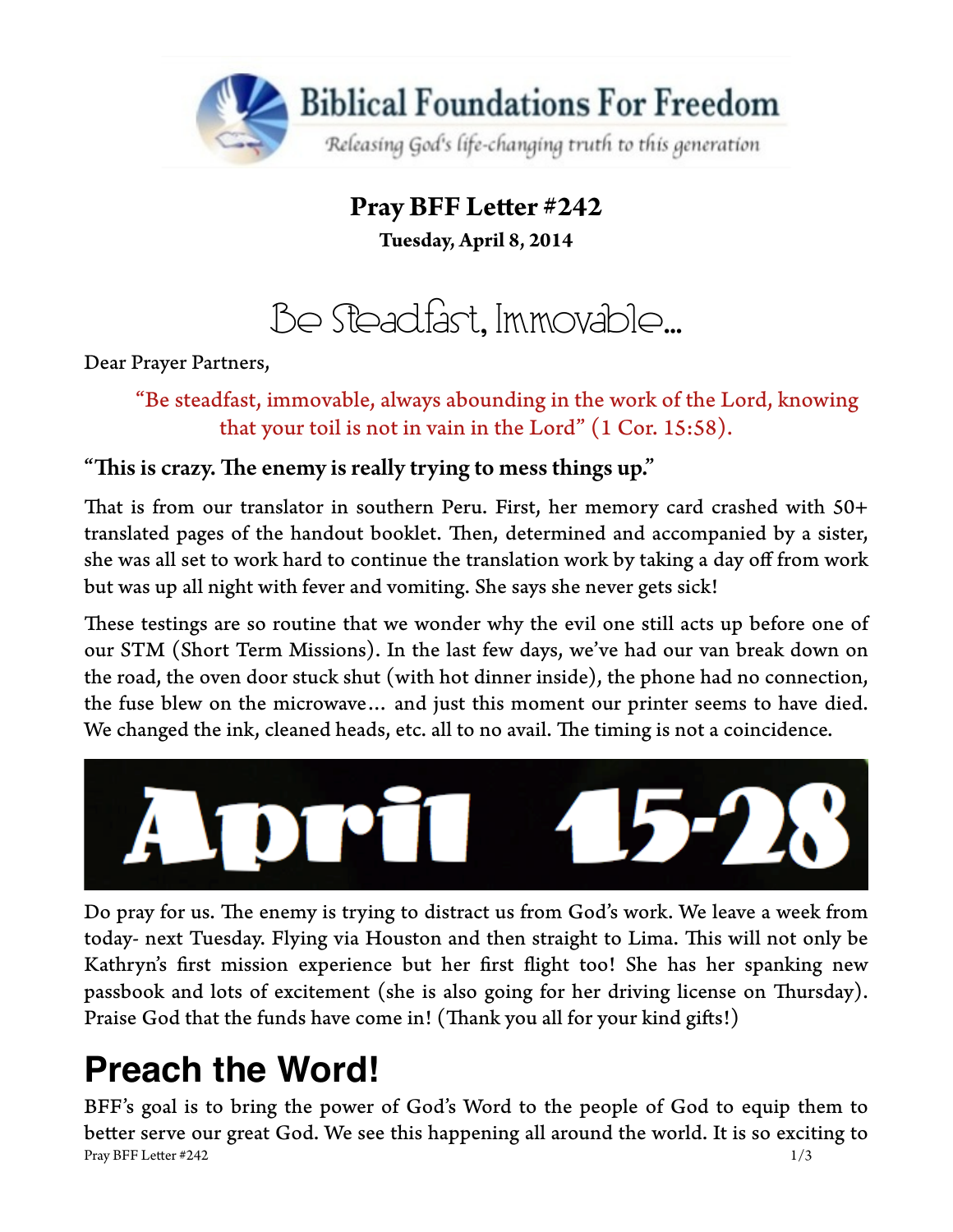see how God's Spirit mightily works in His people. My immediate goal is to get the Spanish translations of the seminars on the web, but we hope that God will create a big thrust and raise up Spanish-speaking people for what could be the last harvest at the end of time.

This past week the main church where we are holding the seminars, has already been studying BFF's marriage series. We arrive late Tuesday (15th); take another fight south on Wednesday morning and begin the frst seminar that evening with a question and answer time on the marriage seminar. Do pray. The schedule is packed with 3-4 sessions most days.

So much to do. Geting ready for Peru and then I will speak 3 times this Sunday.

## Praise!

- One series is almost fully translated. Just need to do the powerpoint slides and some graphics.
- Even after working hard around the home, up in the apple tree pruning or down redoing the floor, my back is still better. Yes!
- Our van broke down, but God timed it in such a way that we were near a friend's, could borrow their car and still make it to prayer meeting. The nearby garage said it could not be fxed the next morning (Sat.), but it was!
- Very good response to the first session on depression. The second session on overcoming depression is this Sunday.
- Parenting class is going well and session #6 is this Sunday afernoon.

# **Pray!**

- Diana, the translator mentioned above, needs your prayers to help her get along with the translation even when she is not feeling well.
- Kathryn is preparing some simple testimonies, such as one on parenting that she can share. Good health.
- Paul is preaching on Sunday, and teaching twice.
- Great blessing on the 35 (?) times Paul will be speaking in Peru. We return the 28th.
- Paul has to fnish a business tax form and doesn't seem to have the time (or desire!) to complete it.
- Allison got accepted at a second New York City graduate school with a possibility of a graduate assistance position. She needs your prayers!
- Benjamin's fancée had an emergency appendectomy this week.

#### Thanks so much for your prayers!

#### Paul